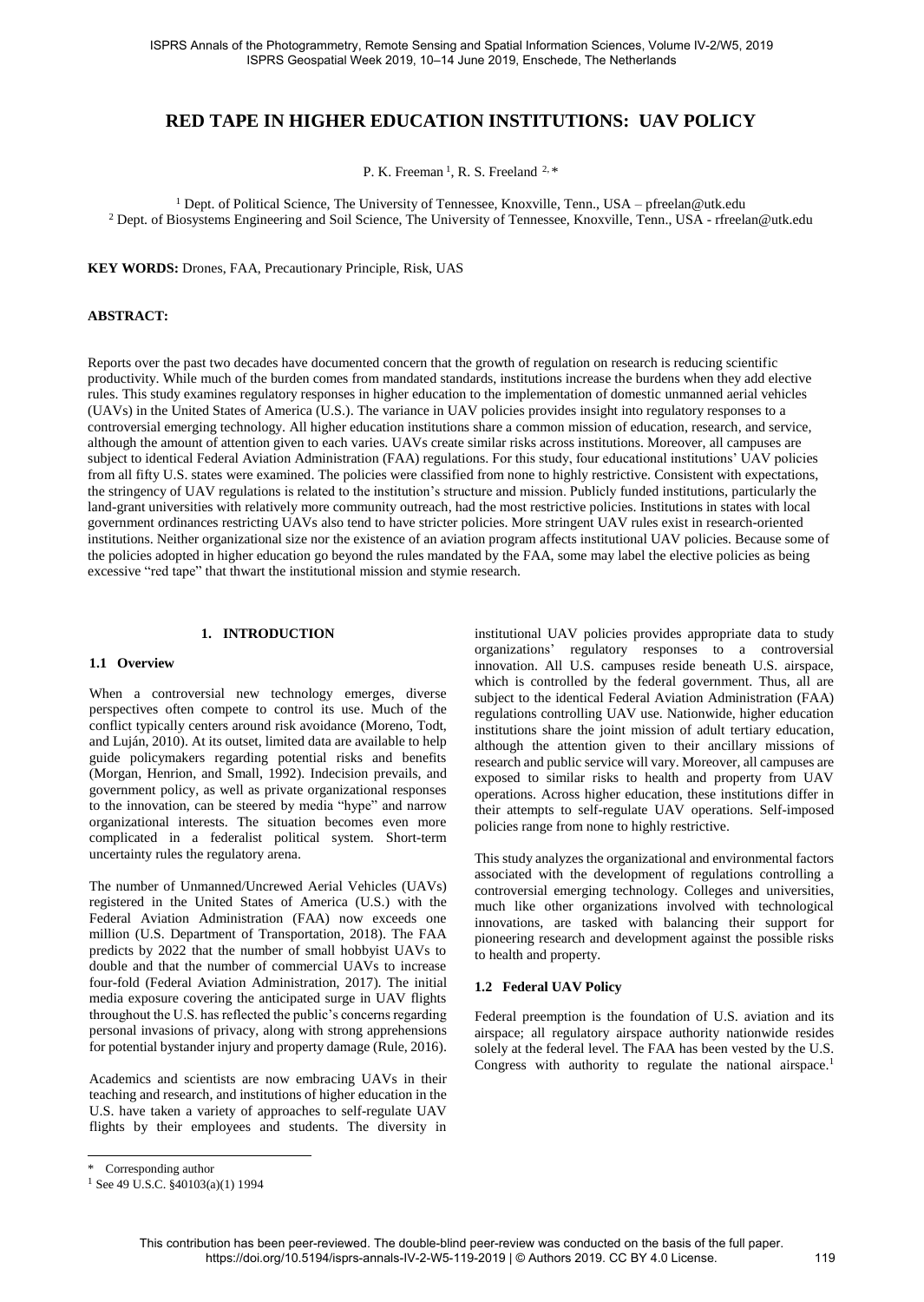Furthermore, the FAA Modernization and Reform Act (FMRA)<sup>2</sup> enacted by the U.S. Congress in 2012 authorized the FAA to ensure for the safe integration of pilotless aircraft (*i.e.*, UAVs) into the national airspace. The FMRA classifies pilotless aircraft into one of three categories: 1) model, 2) public, and 3) civil. Within the FMRA, each of the three UAV categories has its own governing rules set. State, local, and private interests have no airspace authority except in restricting use by their employees or establishing rules regarding UAV flights from or on the premises.

Model aircraft constitutes a category that is the least regulated of the three FAA categories, as it had been exempted by prior federal law<sup>3</sup>. Although operators of model aircraft must now register their aircraft with the FAA, they are exempted from the more stringent federal requirements imposed on civil and public UAV operators. Model aircraft are defined as those UAVs flown solely for recreational purposes without compensation, weigh no more than 25 kg, and follow hobbyist community-based safety guidelines [\(Federal Aviation Administration, 2018b\)](#page-6-1).

Public aircraft refer to those vehicles owned by federal, state, or local governments. These government-owned aircraft perform a wide-multitude of missions for their respective agencies. A controversial example is UAV use by local and state lawenforcement agencies for surveillance. Some local and state municipalities concerned with their citizens' privacy have selfrestricted their law-enforcement agencies in UAV operations [\(National Conference of State Legislatures, 2018\)](#page-7-4).

Civil UAVs constitute the broadest category, encompassing all commercial "for-profit" applications and all operations not included under public and recreational flights of model aircraft. Most UAV flights for commercial applications were prohibited until 2016 when the FAA announced new rules designed to increase the number of commercial flights [\(Federal Aviation](#page-6-2)  [Administration, 2016\)](#page-6-2). The regulations, commonly referred to as Part 107 of the FAA regulations, apply to all UAVs weighing 25 kg or less.

Under FAA guidelines [\(Federal Aviation Administration,](#page-6-3)  [2018a\)](#page-6-3), students and educational staff who fly UAVs fall into separate categories. The model aircraft exemption applies to students flying a UAV as part of academic coursework. These model aircraft guidelines apply to non-student UAV operators at educational institutions and community-sponsored events only if the person is neither compensated directly or incidentally related to the UAV operation. Since faculty and other staff who would use UAVs as part of their job duties usually receive compensation, they do not qualify for the model exemption and fall under the category of civil operators.

Flights by civil operators carry precise federal regulations. Registration of these UAVs with the FAA is required. Those operating or supervising a UAV flight must possess a remote pilot certificate with a small UAV rating. Airspace operational limits also apply. FAA rules stipulate permissible flight times and conditions that include altitude, speed, payload and cargo, and where the flight can occur. Pilots must ensure that the UAV is safe to fly and the vehicle must remain within the range of sight. Airspace operational limits also apply. Thus, all higher education staff interested in UAV flights are governed by federal governments regulations regardless of institutional policy.

### <sup>2</sup> Bill Summary & Status 112th Congress (2011 - 2012) H.R.658 CRS Summary P.L.112-95)

 $\overline{a}$ 

# **1.3 Higher Education and Regulation of UAVs**

Higher education institutions have embraced both reluctantly and eagerly the evolving technology of UAVs. Administrators and faculty members view remotely piloted flight as offering new areas of study to their students as well as augmenting research in many disciplines [\(Gose, 2018\)](#page-6-4). Faculty have promoted in their classes the advantages of UAVs for photography, mapping, safety, security, and other uses [\(Bendici, 2017\)](#page-6-5). However, administrative concerns at some institutions have tempered its use. As extensively reported in the popular press, UAVs can potentially invade privacy and cause injury and property damage.

While some colleges and universities have responded to these risks by adopting stringent rules regarding UAV use for their employees, students, and visitors, other higher-education institutions have done nothing, or enacted few rules (e.g., some institutions only recite federal law). This analysis examines this variation.

# **1.4 Innovation, the Precautionary Principle, and Red Tape**

Researchers point to the management of risk as a crucial element of technological innovation; risk is central to successful innovation [\(Rogers, 2003;](#page-7-5) [Freeman and Soete, 1997\)](#page-6-6). However, limited research exists on the role of risk in the adoption of emerging technologies [\(Brown and Osborne, 2013;](#page-6-7) [Olson, Birge,](#page-7-6)  [and Linton, 2014\)](#page-7-6).

Much of the debate regarding the management of risk with technological innovation centers on the application of the precautionary principle. This principle generally calls for actions to curtail risk where individuals can cite a plausible reason to suspect harm from a decision, but no scientific certainty prevails regarding the damage that might result. Interpretations of this principle vary widely, and no consensus exists on what the precautionary principle means for those who make decisions involving risk [\(Sunstein, 2005;](#page-7-7) [Stewart, 2002\)](#page-7-8).

Supporters of a strong version of the precautionary principle view regulation as essential even if the danger is purely speculative and the costs high [\(Sachs, 2011\)](#page-7-9). They emphasize the importance of significant controls to minimize risk until a consensus determines that the level of risk is acceptable.

Critics of a strong interpretation of the precautionary principle argue that regulation based on unproven potential risks slows or even prevents technology advancement. Researchers view experimentation as crucial to the maximal development of the technology [\(Wiedemann and Schütz, 2005\)](#page-7-10). However, risk management tends to discourage experimentation because of its focus on the control of uncertainty [\(Lee, Chung, and Kim, 2007\)](#page-7-11). A decision to limit or even ban research because of a potential for adverse impacts could mean that the positive benefits from an innovation, which may be substantial, are unrealized.

Most commentators contend that FAA officials have exercised a strong interpretation of the precautionary principle in their development of regulations for the domestic UAV. Until 2016, all UAVs, including hobbyists' vehicles, had to be registered. Most commercial applications were prohibited. Those calling for less regulation during this period emphasized not only the economic benefit accruing from UAVs but also pointed to their contributions to "existing hazards," such as putting out fires

<sup>3</sup> FAA Reauthorization Act of 2018 Section 336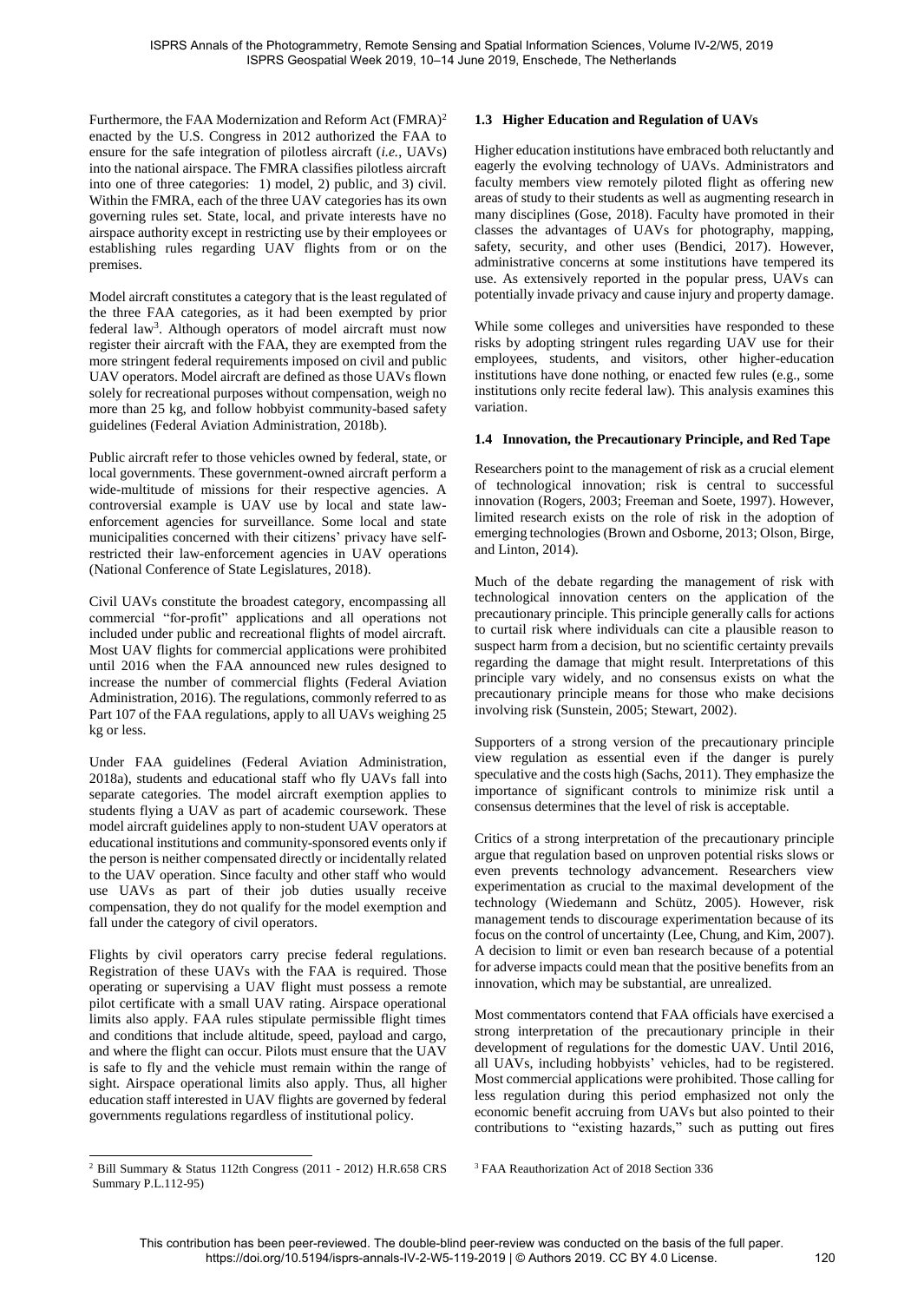[\(Jenkins and Vasigh, 2013\)](#page-7-12). The media extensively covered the positive impact UAVs could have in multiple areas, especially agriculture. Proponents of looser regulations argued that the FAA policies, based on the potential for unproven potential harm, were resulting in substantial lost opportunities [\(Jenkins](#page-7-12)  [and Vasigh, 2013\)](#page-7-12). Despite the regulatory changes that have produced a surge in pilotless flights in the U.S., FAA regulations remain conservative [\(National Academies of Sciences and](#page-7-13)  [Medicine, 2018\)](#page-7-13).

Institutions that add regulations beyond those mandated by the FAA embrace a strong interpretation of the precautionary principle. Adopting rules to minimize risk provides definite advantages for organizational managers. Rules may protect from injury, increase organizational accountability, and add overall to a perception of care on the part of the organization [\(Katz and](#page-7-14)  [Kahn, 1966;](#page-7-14) [Blau and Scott, 2003\)](#page-6-8). Advocates of organizational restrictions beyond those imposed by the FAA can argue that although it has claimed preemptive authority, the FAA has not dealt adequately with the potential for property damage and injury at the local level, nor is it well-equipped to do so since local communities differ in their acceptance of UAV activity [\(Rule, 2016\)](#page-7-3). UAVs have crashed into houses and outdoor gatherings. People complain of privacy invasions. Given the problems UAVs can create, additional measures to control them are necessary.

Skeptics of regulation maintain that the bureaucratic officials responsible for developing and overseeing regulations for a new technology often have little understanding of the technology they are tasked to control. A frequent response to uncertainty is to rely on procedural control mechanisms, such as mandating the submission of forms and training as a substitute for substantive control [\(Thompson, 1961\)](#page-7-15).

When bureaucratic rules are viewed as unnecessary, or even impeding the organization's mission, complaints of "red tape" arise. Red tape consists of rules and procedures that negatively affect the organization's performance [\(Bozeman, 2000\)](#page-6-9). Critics of strong UAV regulations argue that red tape resulting from additional regulations has plagued the integration of domestic UAVs into the U.S. [\(Hall and Coyne, 2014;](#page-6-10) [Gordon, 2018;](#page-6-11) [Rao,](#page-7-16)  [Gopi, and Maione, 2016\)](#page-7-16). While they acknowledge potential problems that UAVs could produce, those critical of strong measure to minimize risk maintain that existing regulations would cover most or all of the potential problems. There are, for example, laws that protect against negligence [\(Clarke and](#page-6-12)  [Moses, 2014\)](#page-6-12) and harassment, stalking and surveillance are illegal throughout the U.S. Protection from privacy invasion by a UAV are already provided by other areas of the law [\(Villasenor, 2013\)](#page-7-17). Critics point out that Sweden backed away from including UAVs under its strict surveillance regulations because of a fear that the law would curtail commercial applications [\(McNabb, 2017\)](#page-7-18).

The literature on organizational risk forms the basis for propositions regarding why U.S. colleges and universities have adopted different UAV policies. These propositions follow a description of the research procedure.

## **2. DATA AND METHODS**

For each of the 50 states in the U.S. information was sought regarding the policy governing UAVs in the state's land-grant college, in its largest four-year public institution, and its two largest four-year not-for-profit private institutions by total student enrollment. Because Wyoming does not have a second

public or non-profit private four-year institution the sample consists of 198 colleges and universities. Categorization of each of the 198 institutions took place using the Carnegie Classification of Higher Education, which classifies institutions as doctoral, masters, or baccalaureate-granting institutions [\(The](#page-7-19)  [Carnegie Foundation for the Advancement of Teaching, 2018\)](#page-7-19). For these 198 institutions, 121 offer doctorates, 63 master's degree, and 14 baccalaureates. Institution size was measured using total student enrollment. Also, the UAV policy for the top 50 higher education institutions ranked by research and development expenditures was examined [\(Britt, 2016\)](#page-6-13)**.** Most of the top research universities overlap with the other three categories of education institutions.

Almost all of the higher education policies were available on their websites. Follow-up occurred with officials at the institution if a policy could not be found to determine if one existed. The most recent UAV plan was analyzed. Of the 198 colleges and universities in the sample, 86 had UAV policies. Two institutions would not provide their policy, giving 84 for analysis.

The authors performed the coding. Using the [Holsti \(1969\)](#page-6-14) formula, the reliability score exceeded .80 for all categories. Coding for each institution's UAV policy included the following elements. First is whether institutional permission is required before a flight; second, the number of days before the scheduled flight that the operator must request approval; and third, the number of offices needed for approval of the flight. Other information regarding the UAV policy encompassed a dichotomous yes or no classification. These items included the following: a) Did the institution's policy describe FAA policy? b) Were FAA rules embedded or linked, and then considered part of the institution's policy? c) Did the institution state that operators of pilotless vehicles must comply with applicable laws? d) Was it mandatory to receive permission from the higher educational institution before purchasing a UAV? e) Before the flight, did the institution require any of the following: a description of the flight's purpose, the type of data sought, the flight plan, or the UAV's starting and ending flight times?

An additive scale score was constructed measuring the stringency of UAV regulations in each higher education institution. Each of the following in a policy added one point to the score: institutional permission required to fly a UAV, to purchase a UAV, and the permission sought more than two days before the scheduled flight. One point was added if the institution's policy requires permission from more than one office. Requiring a description of the flight's purpose, the data collection procedure, the flight plan, and the flight's starting and finishing time each added a point. The possible score ranges from zero to eight. Scores among the institutions ranged from zero to six. Collapsing the scores into three categories with zero to two measuring a low level of regulation, three and four a medium level, and five and six high produces the following distribution: 26 higher education institutions have policies with a high level of stringency, 21 a medium level of stringency and for 37 policies the level of stringency is low.

The number of words in each institutional UAV policy was determined using an online word counter. The count encompassed the institution's UAV policy and any forms that operators must complete and submit before a flight. The word count included FAA regulations described in policy unless they were embedded in separate links. The word count constitutes the measure of policy complexity.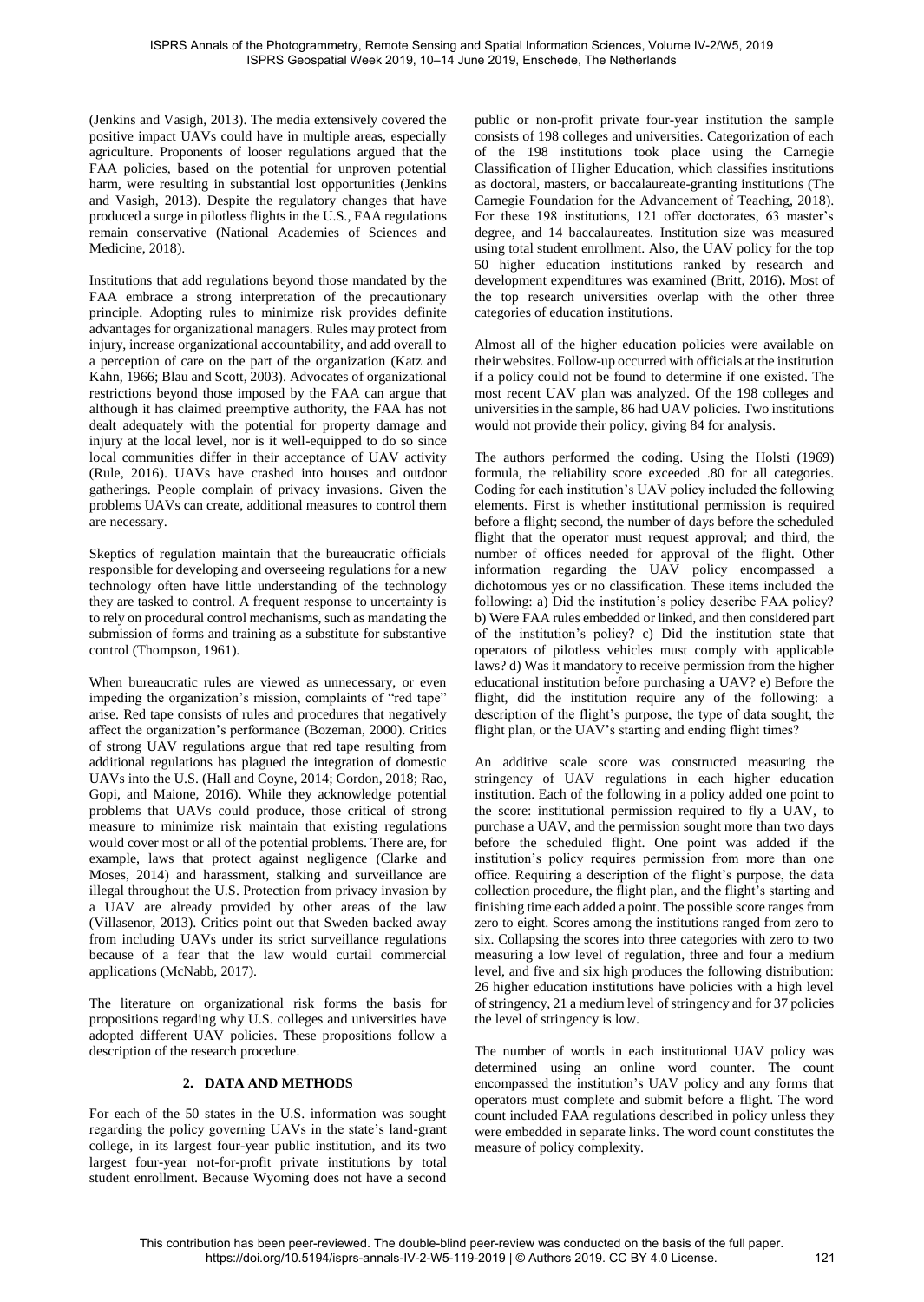Institutions were categorized into three levels regarding size. Organizations classified as small have a total student enrollment of less than 20,000, medium-sized enroll between 20,000 to 35,000 students, and large institutions enroll over 35,000 students. Bard College's analysis of laws affecting UAVs enacted by local governments [\(Michel, 2017\)](#page-7-20) provided the information regarding local government legislation restricting UAV use.

# **2.1 Propositions**

The management literature that compares perceptions of red tape across different sectors leads to the expectation that public higher education institutions adopt more complex and more stringent UAV regulations than private higher education institutions. Although one study found that sector had little explanatory value in predicting the amount of red tape in an organization [\(Bozeman and Kingsley, 1998\)](#page-6-15), other research finds that public sector employees perceive significantly more red tape than those in the private and nonprofit sectors [\(Feeney](#page-6-16)  [and Bozeman, 2009\)](#page-6-16). Also supporting this proposition is research showing that public sector workers are more risk averse than private sector workers [\(Chen and Bozeman, 2012\)](#page-6-17).

A second proposition is that public land-grant institutions adopt more complex and stringent UAV regulations than either nonland-grant institutions or private higher education institutions. Land-grant institutions differ from other types of educational institutions in that they receive a portion of their funding from the state, local, and federal governments. Their cooperative extension service increases their involvement in community outreach relative to their counterparts. Evidence suggests a positive relationship between outreach and state funding [\(Weerts](#page-7-21)  [and Ronca, 2006\)](#page-7-21) and that organizations with higher levels of involvement with elected officials tend to possess a less risky culture [\(Bozeman and Kingsley, 1998\)](#page-6-15). This proposition presumes that the fear of alienating both extension clients and government representatives will result in stricter UAV regulations.

Concern about antagonizing those outside of the higher education forms the basis for the prediction that institutions in states where local governments have passed legislation curtailing UAV flights have more stringent and complex UAV restrictions than institutions in states that have not had local governments adopt regulations restricting UAV flights. Local government action sends a message of apprehension about UAVs. Even if there is no direct interaction with the local officials, their political activity produces risk-averse responses.

Higher education institutions with doctoral programs are expected to have more stringent and complex UAV regulations than higher education institutions without doctoral programs. More complex organization possess less goal clarity and tend to exhibit less tolerance for risk than those with more specific goals [\(Thompson, 1967\)](#page-7-22). While all colleges and universities embrace teaching, service, and research, the emphasis on research in doctoral institutions renders them more complex.

Also based on the literature on goal clarity is the prediction that higher education institutions with aviation programs have less complex and stringent UAV regulations than higher education institutions without aviation programs. The existence of an aviation program places a top priority on facilitating UAV flights. Thus, less stringent regulations will be in place.

The final expectation that larger institutions have more stringent UAV regulations than smaller institutions. Larger size produces greater structural differentiation that requires more managerial effort to coordinate the diverse groups. Research finds that larger organizations have higher levels of red tape [\(Pandey and](#page-7-23)  [Kingsley, 2000\)](#page-7-23).

### **3. RESULTS AND DISCUSSION**

Of the 198 institutions in the sample, 86 had UAV policies and 84 were publicly available. Most commonly found in the policies is a description of FAA regulations (79%). Nearly half of the institution's UAV policies (46%) state that those flying UAVs must abide by all local, state, and federal laws.

[Figure 1](#page-3-0) shows most (85%) of the institutions with policies mandate that permission is granted in advance of a flight, and over half (58%) require a description of the flight's purpose. While many of the policies do not specify how far in advance of the flight this permission be sought 36% require more than two days, and slightly over one-quarter of the policies (27%) need a request for approval at least a week before the anticipated flight. Similarly, 34% of the higher education UAV policies stipulate that the pilots provide the starting and ending time of the flights and 37% mandate submission of a flight plan. In 30% of the policies, a description of the data collected during the flight is compulsory. Institutional permission to purchase a UAV is required in 17% of the policies.



<span id="page-3-0"></span>Figure 1. Institutions' additional self-imposed restrictions in UAV policies beyond FAA rules and regulations (N=198).

[Table 1](#page-3-1) displays the characteristics of higher education institutions with UAV policies. If the adoption of a policy shows concern over UAV flights, interest appears limited to certain types of institutions. Land-grant institutions are most likely to adopt a policy with 92% compared to 49% of the non-land-grant public institutions and 18% of the private institutions. Also consistent with expectations, with few exceptions only institutions with doctoral programs adopt UAV policies. Of the 198 higher education institutions analyzed, 69% of the doctoral institutions contain a UAV policy, while only three of the master's programs and one of the baccalaureate institutions have a policy regarding uncrewed flight [\(Table 2\)](#page-4-0).

| <b>Institutional Type</b>        | Have UAV Policy |
|----------------------------------|-----------------|
| Land-Grant University            | 92%             |
| <b>Largest Public University</b> | 49%             |
| Two Largest Private Universities | 18%             |

<span id="page-3-1"></span>Table 1. Type of institutions with UAV policies (N=198).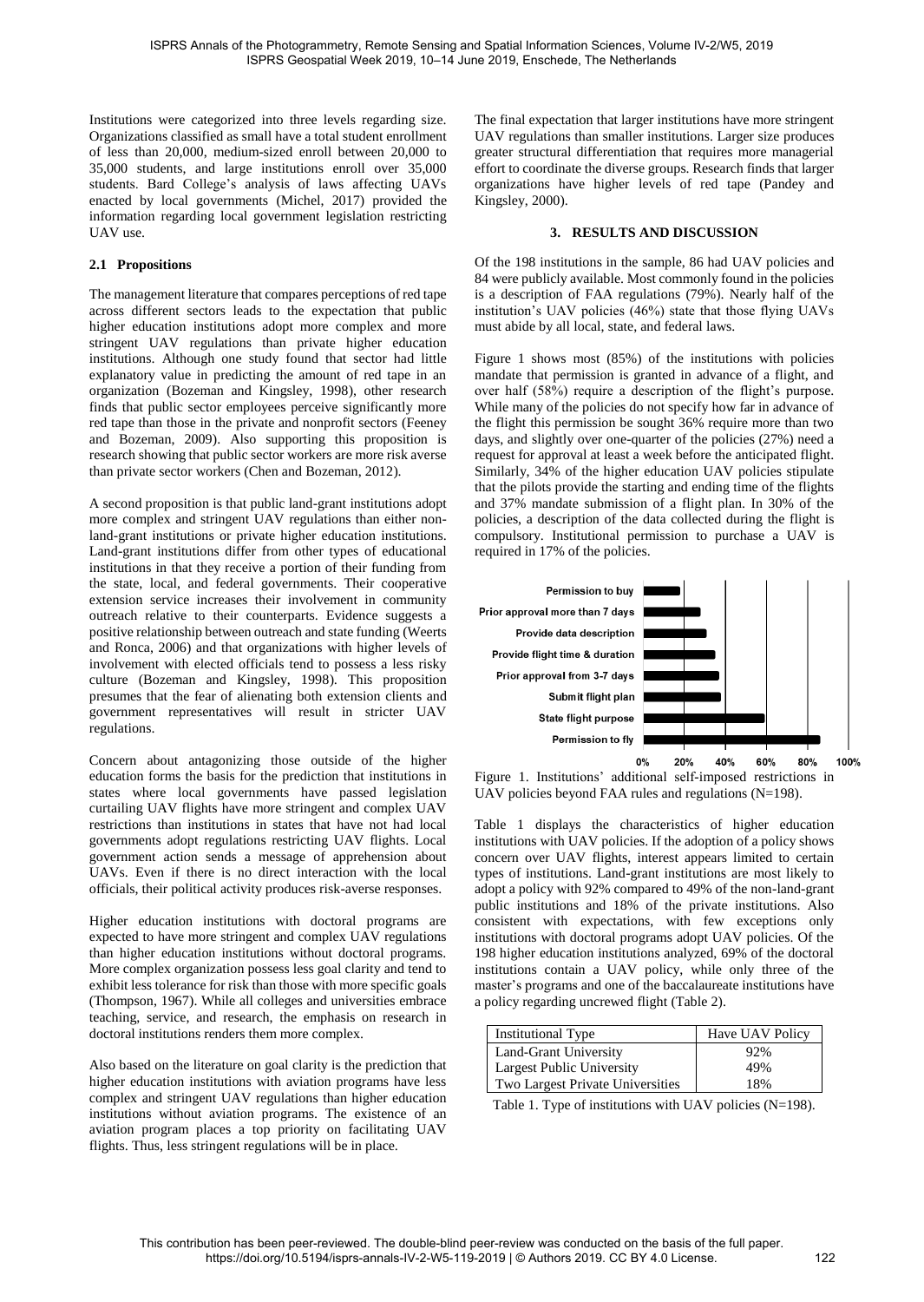| <b>Highest Degree</b> | N   | Have policy |
|-----------------------|-----|-------------|
| Doctoral              | 121 | 69%         |
| <b>Masters</b>        | 63  | 5%          |
| <b>Baccalaureate</b>  | 14  | 7%          |

<span id="page-4-0"></span>Table 2. Institution highest degrees granted and percent having a UAV policy (N=198).

Policy complexity, as measured by word count, varies. The smallest UAV policy consists of 28 words and the longest 5,690 words. Public institutions, particularly land-grant colleges, have the most complex policies. Dividing up the institutions by landgrant status, non-land-grant public schools, and private schools show that the most complex policies are found in land-grant institutions with a mean of 1,713 words per policy followed by public non-land-grant with a mean word count of 1,514. Lowest in complexity are the policies of private schools, with a mean word count of 1,361. The ordering is as expected with the most complex policies adopted by the land-grant schools and the least complex enacted by private institutions. However, the twosample t-tests conducted shows that the differences in word count among the three types of institutions lack statistical significance.

Other elements of the analysis support the findings of other researchers who conclude that public sector organizations tend to place more emphasis on controlling employees and following a mandated process. Besides the fact that public institutions are much more likely to adopt a policy, the policies adopted by public institutions are more stringent than those adopted by private schools. Comparisons of stringency are limited because of the eighteen private colleges with policies in this sample; two were not made available. Of the sixteen policies examined, 31% of 99 are categorized as high stringency and 50% as low with 19% in the middle. The public institutions have adopted more stringent policies. Of the 70 public institution policies, 37% have a high level of stringency, 27% are categorized as medium stringency, and 36% are low stringency. The policy scale scores were collapsed from three levels into two to allow a statistical test. Scale scores of policy stringency of zero, one, and two were combined with the states with no UAV policy to form a category of low stringency. Scores of three and above were considered high stringency. All statistical tests using Fisher's exact test in this analysis collapsed the data in this manner. The difference in the stringency scores between the public and private higher education institutions is statistically significant ( $p < .001$ , Fisher's exact test).

All the land-grant colleges reviewed offer doctoral programs. To determine whether the land-grant status is associated with more stringent policies independent of their doctoral status the stringency of land-grant UAV policies was compared with the non-land-grant doctoral institutions' policies. The doctoral institutions were collapsed into two categories: lower and higher stringency. Institutions without a policy were included in the low category. Over half of the land-grant schools (54%) have a policy coded as higher in restrictiveness compared to 10% of the other (private and public non-land grant) doctoral institutions. The difference is statistically significant ( $p < .001$ , Fisher's exact test). Although the difference in word count is not statistically significant, land grant institutions adopt more complex policies than non-land grant doctoral institutions. The mean number of words in the land grant schools is 1,713 words compared to 1,428 words in the non-land grant doctoral institutions.

Considerable variation exists in higher education's UAV policies. Table 4 compares the UAV regulations adopted by the 50 top research universities with other categories of higher education institutions. Table 4 shows that land grant public institutions have the most stringent regulations followed by the top 50 research institutions. Among the public land-grant schools almost two-thirds have a policy categorized as high or medium stringency (66%) compared to nearly half of the top 50 research institutions (47%). Falling considerably below in stringency are the public non-land grant institutions and the private colleges and universities. Over half of the largest public, non-land grant institutions have no policy regarding UAVs (51%), and almost a third have a policy low in stringency (31%). Private institutions show even less concern with 82% without a policy and only 8% with policies categorized as medium or high stringency.



- **b** One state does not have a public non-land grant institution
- **<sup>c</sup>** One institution's UAV policy is not public

Figure 2. Institution's stringency level of UAV policy.

Contrary to expectations, organizational size does not appear related to the stringency of the regulations nor the complexity of the policies. Policies of high stringency are found in 45% of the large organizations compared to 28% of the medium-sized organizations and 33% of the small. The percentage of institutions with policies of low stringency was similar for the three categories of institutions based on size. Differences in the stringency of policies are not statistically significant (Fisher's exact test) nor are the differences in complexity as measured by word count.

Also contrary to expectations is that no firm evidence exists to link aviation programs with more lenient UAV regulations or policies lower in complexity. Aviation programs are concentrated in land-grant colleges; 21 of the 50 land-grant schools have an aviation program. Only 19 of the private and non-land-grant public institutions in this sample offer aviation. Of these institutions, 11 have a policy and eight do not. No statistically significant differences were found in the complexity of the policies as measured by word count. The stringency of the policies in institutions with an aviation program was compared with the stringency of the policies of institutions without an aviation program policy. The differences in policy stringency are not statistically significant (Fisher's exact test).

States with local legislation regulating UAV flights are more likely to have at least one institution of higher learning with highly restrictive UAV regulations than states where local governments have not enacted UAV ordinances. Of the 50 states, 31 have one or more laws adopted by local governments to regulate UAV flights [\(Michel, 2017\)](#page-7-20). From each state, the institution in this data set with the strictest scrutiny was used for comparison. Of the 31 states with local level restrictions, 53% have an institution with a categorization of high scrutiny in this data set compared to 21% of states without local legislation.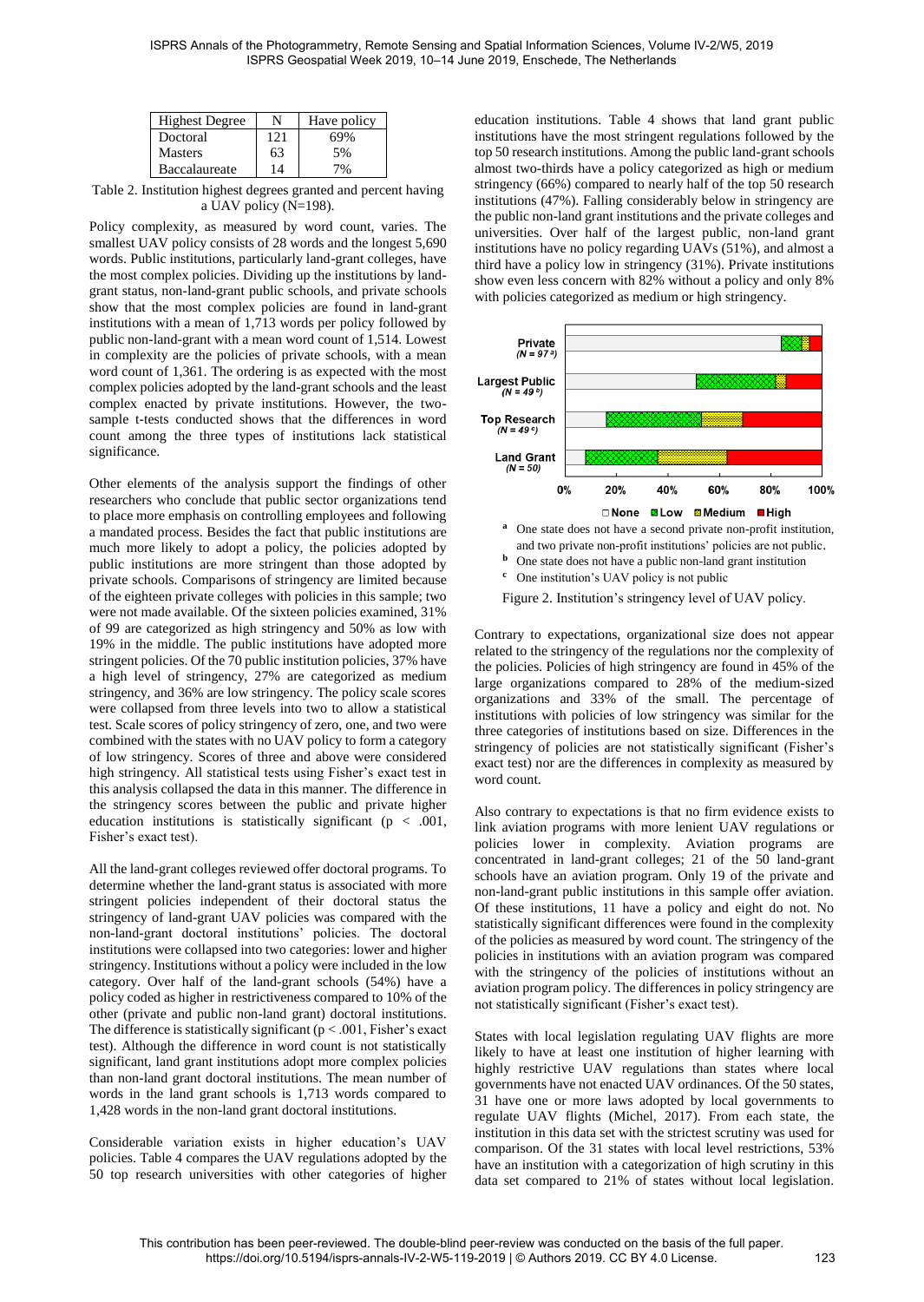While 58% of the states with no local UAV laws have all institutions in this sample categorized as low in UAV restrictions (i.e., no policy or the policy is of low stringency), this is the case for only 27% of the states with local legislation. States that have one or more local governments that have adopted ordinances restricting UAVs are more likely to have higher education institutions with a UAV policy of high stringency than states that have not had local governments adopt restrictive UAV ordinances. The difference is statistically significant (Fisher's exact test,  $p = .04$ ).

More stringent UAV restrictions characterize land-grant colleges, public institutions, especially those offering a doctoral degree, and institutions in states where local governments have adopted UAV restrictions. Organizational size does not matter nor does the existence of an aviation program at the institution. These findings suggest the importance of public relations concerns on organizational rules. Land-grant colleges, which have relatively high interaction with political officials and members of the community, have enacted the most stringent and complex regulations. Institutions have stricter regulations when one or more local governments adopt UAV restrictions. The institution may be responding to political pressure from the local government or the discussion generated by the municipal action created a consensus that the educational institution should also act.

UAV policy does not appear to be driven by the amount of interest in pilotless flight or institution size. Although doctoral institutions adopt more stringent policies, institutions with aviation programs do not enact stronger regulations than those without these programs. Also, student enrollment is not associated with the type of UAV policy adopted.

The UAV policies adopted by higher education institutions appear in large part to be directed toward researchers. Over onehalf of the institutions in this analysis have no policy although all institutions surely enroll some students interested in uncrewed flight. Further, many of the institutions without a policy are situated in urban areas close to airports where flights could prove particularly hazardous. The specific information sought before permission is granted to fly in many institutions appears to be geared toward controlling research-oriented UAV flights.

This analysis cannot determine the effectiveness and efficiency of each UAV policy. Responses to request to fly may be rapid with permission granted to all reasonable requests. Rules may be ignored without penalty. However, it does seem that some researchers will find certain elements burdensome. Particularly problematic is the requirement that permission must be sought days or even weeks in advance of a flight and that the flights adhere to the time frame specified. Given the uncertainty that weather conditions and travel requirements create for UAV flights and the possibility of something needing repair mandating notice weeks in advance creates a hardship. Because numerous factors can disrupt a flight restricting permission to a particular time range will result in missed opportunities for data collection.

Institutions that require a detailed description of the data collected and a flight plan are understandably trying to avoid complaints regarding a nuisance, trespass, or privacy violations. However, other research contexts that create the potential of damage do not carry a detailed description of research plans. For example, automobiles involve the potential to inflict significant damage, but educational institutions usually allow employees

access to a vehicle after doing nothing more than showing a stateissued license. Many of these policies mandate far more than proving that the individual is authorized by the FAA to fly a UAV.

Red tape is a matter of opinion. Some view a university's detailed listing of FAA requirements as redundant and the warning that one must obey the law as obvious and unnecessary. One can also question whether restrictions that exceed the regulations allowed state and local governments constitute red tape given the research mission of many institutions. Many higher education UAV policies require that all flights occur within the line of sight. This restriction was struck down in a local ordinance because it created limits on navigable airspace, and thus violated FAA authority [\(Michel, 2017\)](#page-7-20). An individual can receive a waiver from the FAA of Part 107 regulations. Waivers are not available in most of these institutional policies. Thus, many institutions have policies and stipulate punishments, including dismissal from employment, for violations of rules that the FAA defines as permissible or potentially permissible.

Many researchers face a regulatory burden. They must comply with external requirements imposed by law, explicit regulation, or guidance provided by regulatory agencies. They must also follow the internal mandates not required by law or regulation but by institutional self-imposed standards and processes [\(Haywood and Greene, 2008\)](#page-6-18). Regulatory requirements on research in the U.S. are expanding, and investigators report that the administrative activities required for compliance significantly detracts from research (Schneider et al., 2014; [Thulin, Bergdall, and Bradfield, 2018;](#page-7-25) [National Academies of](#page-7-26)  [Sciences and Medicine, 2016\)](#page-7-26).

While university administrators can do little or nothing to reduce the administrative burden created by mandatory standards, they do determine their institution's elective requirements. Research shows considerable variation across campuses in self-imposed requirements relating to human subject institutional review boards [\(Abbott and Grady, 2011\)](#page-6-19) and in the care of animals in research [\(Haywood and Greene, 2008\)](#page-6-18).

UAVs create risk. Institutions will maximize research efforts by creating rules that result from a process and culture geared toward facilitating research while also protecting the institution from the consequences of noncompliance with laws and regulations [\(Bayne and Garnett, 2008\)](#page-6-20). This type of culture is achieved when stakeholders are engaged in the development of internal regulations, the purpose of internal regulations is clear, and there are no unnecessary processes.

Institutional rules for a controversial technology are often dynamic. UAVs, like many emerging technologies, have been subjected to "hype". Their potential problems as well as their potential contributions have been exaggerated [\(Freeman and](#page-6-21)  [Freeland, 2016\)](#page-6-21). When more data regarding risks become available, there is likely to be greater uniformity in rules. Studies suggest the periodic assessment of internal regulations with the goal of identifying any parts of the process not needed or too inflexible [\(Haywood and Greene, 2008;](#page-6-18) [Bayne and Garnett,](#page-6-20)  [2008;](#page-6-20) [Thulin, Bergdall, and Bradfield, 2018\)](#page-7-25).

The shortcomings of the analysis should be noted. A larger number of cases would allow more sophisticated data analysis. The sample was not expanded because no systematic approach to substantially increase the number of institutions with UAV policies was evident since UAV policies are concentrated in public, doctoral-granting institutions.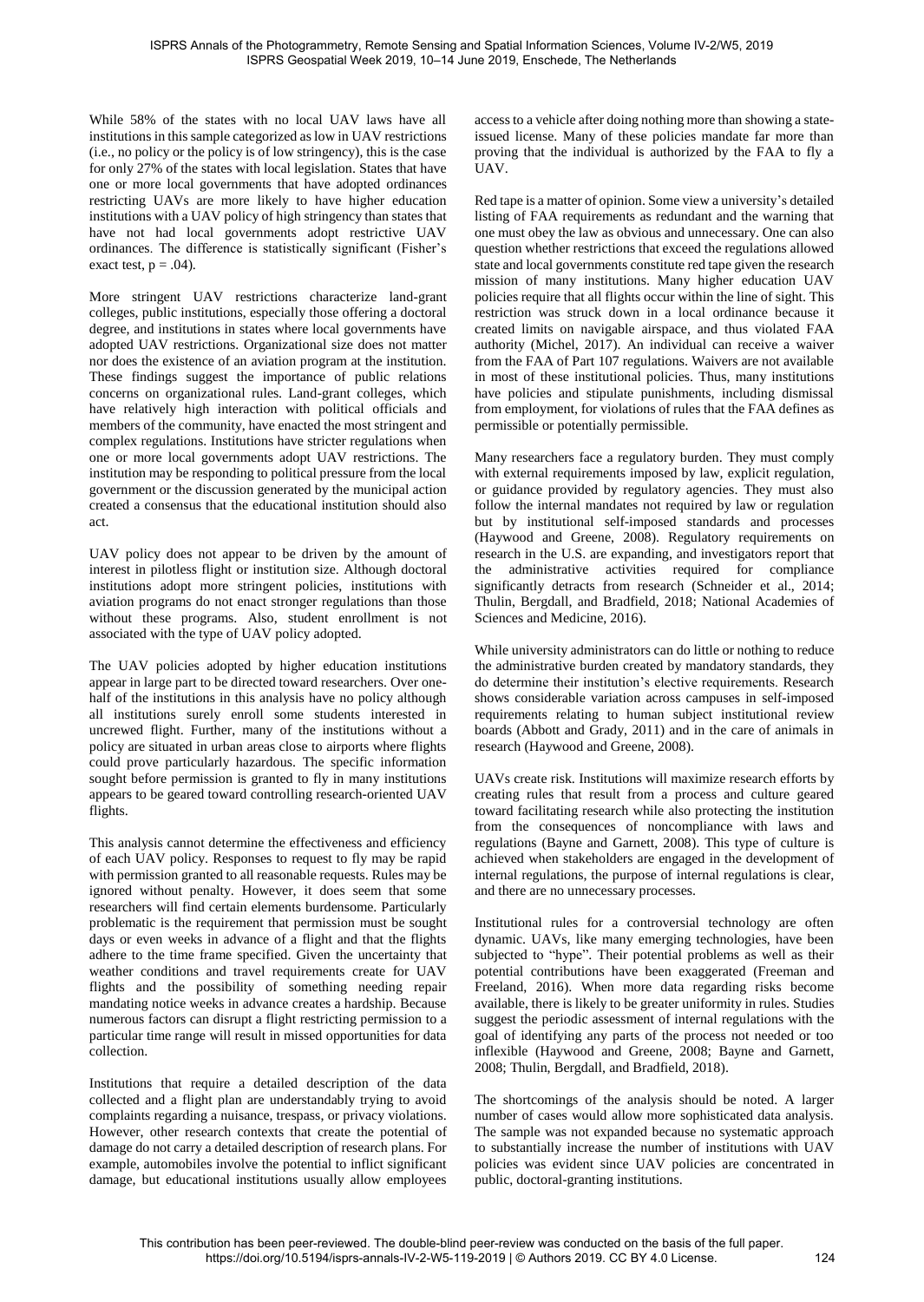### **4. SUMMARY AND CONCLUSIONS**

<span id="page-6-14"></span>Decisions regarding the amount of risk acceptable with an emerging technology involve a trade-off between advances in research and development and the political controversy and damage possible from deploying the technology. This study examines this dynamic through an analysis of the regulations of UAVs adopted in U.S. higher educational institutions. The literature on organizational risk and institutional "red tape" informed the propositions regarding the type of colleges and universities in the U.S. most likely to adopt complex, restrictive regulations. The data for the analysis consists of higher education institutions' UAV policy. UAV policies were sought from 200 institutions: the public land-grant institutions, the largest public institution and the largest and second-largest nonprofit private institution in student enrollment in each of the 50 states.

Consistent with expectations, doctoral institutions adopted more regulations than those without doctoral programs. Also consistent with expectations is the finding that public institutions adopt more regulations than private and that land-grant colleges particularly adopted self-restrictive UAV regulations. States with local governments that have enacted UAV restrictions are more likely to have a higher education institution with stricter regulations regarding UAVs. The findings suggest that concern for external public relations and publicity drives regulation. Neither the existence of an aviation program nor institution size is related to the institution's UAV policy. Policy complexity, measured by the number of words in the UAV policy varied among the institutions in the expected direction. However, the differences were not statistically significant.

Red tape exists when the impact of regulations proves detrimental to the institution's mission. While some of the policies do nothing more than detailing FAA guidelines, other policies mandate procedures that make it far more challenging to conduct UAV research. Some researchers at these institutions no doubt chafe at operating under more stringent regulations than other institutions, arguing that the risk presented by UAVs does not justify the "red tape."

Although considerable research takes place in doctoral institutions, few studies have examined the degree to which higher education institutions differ in their acceptance of risk. These findings suggest the importance of analyzing regulations regarding risk for other emerging technologies to determine the degree to which these findings regarding institutional variance in regulations can be generalized.

### **ACKNOWLEDGEMENTS**

The United States Department of Agriculture (USDA) National Institute of Food and Agriculture, Hatch Project TN00459, and Multistate Research Project S1069 supported this work.

## **REFERENCES**

- <span id="page-6-19"></span>Abbott, Lura, and Christine Grady. 2011. "A systematic review of the empirical literature evaluating IRBs: what we know and what we still need to learn." *J Empir Res Hum Res* 6 (1):3-19. doi: doi.org/10.1525/jer.2011.6.1.3.
- <span id="page-6-20"></span>Bayne, Kathryn A, and Nelson L Garnett. 2008. "Mitigating risk, facilitating research." *ILAR J* 49 (4):369-71. doi: doi.org/10.1093/ilar.49.4.369.
- <span id="page-6-5"></span>Bendici, Ray. 2018. "The drone zone in higher education." University Business, Accessed 20 August 2018. universitybusiness.com/article/drone-zone-highereducation.
- <span id="page-6-8"></span>Blau, Peter Michael, and W Richard Scott. 2003. *Formal organizations: A comparative approach*: Stanford University Press.
- <span id="page-6-9"></span>Bozeman, Barry. 2000. *Bureaucracy and red tape*: Prentice Hall.
- <span id="page-6-15"></span>Bozeman, Barry, and Gordon Kingsley. 1998. "Risk culture in public and private organizations." *Public Admin Rev* 58 (2):109-18. doi: doi.org/10.2307/976358.
- <span id="page-6-13"></span>Britt, Ronda. "Universities report fourth straight year of declining federal R&D funding in FY 2015." Accessed<br>14 January 2019. 14 January nsf.gov/statistics/2017/nsf17303/nsf17303.pdf.
- <span id="page-6-7"></span>Brown, Louise, and Stephen P Osborne. 2013. "Risk and innovation: Towards a framework for risk governance in public services." *Public Manag Rev* 15 (2):186-208. doi: doi.org/10.1080/14719037.2012.707681.
- <span id="page-6-17"></span>Chen, Chung-An, and Barry Bozeman. 2012. "Organizational risk aversion: comparing the public and non-profit sectors." *Public Manag Rev* 14 (3):377-402. doi: doi.org/10.1080/14719037.2011.637406.
- <span id="page-6-12"></span>Clarke, Roger, and Lyria Bennett Moses. 2014. "The regulation of civilian drones' impacts on public safety." *Comput Law Secur Rev* 30 (3):263-85. doi: doi.org/10.1016/j.clsr.2014.03.007.
- <span id="page-6-2"></span>Federal Aviation Administration. "Advisory Circular 107-2 (Small Unmanned Aircraft Systems)." Accessed 14 January 2019. faa.gov/uas/resources/policy\_library/media/ac\_107- 2\_afs-1\_signed.pdf.
- <span id="page-6-0"></span>"Fact Sheet – Federal Aviation Administration (FAA) Forecast Fiscal Years (FY) 2017-2038. ." Accessed 28 August 2018. faa.gov/news/fact\_sheets/news\_story.cfm?newsId=22 594.
- <span id="page-6-3"></span>2018. "Educational Users." Accessed 9 June 2018. faa.gov/uas/educational\_users/.
- <span id="page-6-1"></span>2018. "Recreational Fliers & Modeler Community-Based Organizations." Accessed 9 June 2018. faa.gov/uas/recreational\_fliers/.
- <span id="page-6-16"></span>Feeney, Mary K, and Barry Bozeman. 2009. "Stakeholder red tape: Comparing perceptions of public managers and their private consultants." *Public Admin Rev* 69 doi: doi.org/10.1111/j.1540-6210.2009.02019.x.
- <span id="page-6-6"></span>Freeman, Chris, and Luc Soete. 1997. "The economics of industrial revolution." *Pinter, London*.
- <span id="page-6-21"></span>Freeman, Patricia K, and Robert S Freeland. 2016. "Media framing the reception of unmanned aerial vehicles in the United States of America." *Technol Soc* 44:23-9. doi: doi.org/10.1016/j.techsoc.2015.11.006.
- <span id="page-6-11"></span>Gordon, Sarah. "Drones take flight for businesses that can navigate red tape." Accessed 21 August 2018. ft.com/content/2107f088-f53e-11e7-8715 e94187b3017e.
- <span id="page-6-4"></span>Gose, Ben. "Did you know you could major in drones? ." Accessed 21 August 2018. chronicle.com/article/Did-You-Know-You-Can-Major-in/243019.
- <span id="page-6-10"></span>Hall, Abigail R, and Christopher J Coyne. 2014. "The political economy of drones." *Defence Peace Econ* 25 (5):445- 60. doi: doi.org/10.1080/10242694.2013.833369.
- <span id="page-6-18"></span>Haywood, JR, and Molly Greene. 2008. "Avoiding an overzealous approach: a perspective on regulatory<br>burden."  $IIAR$   $J$  49 (4):426-34. doi: burden." *ILAR J* 49 (4):426-34. doi: doi.org/10.1093/ilar.49.4.426.